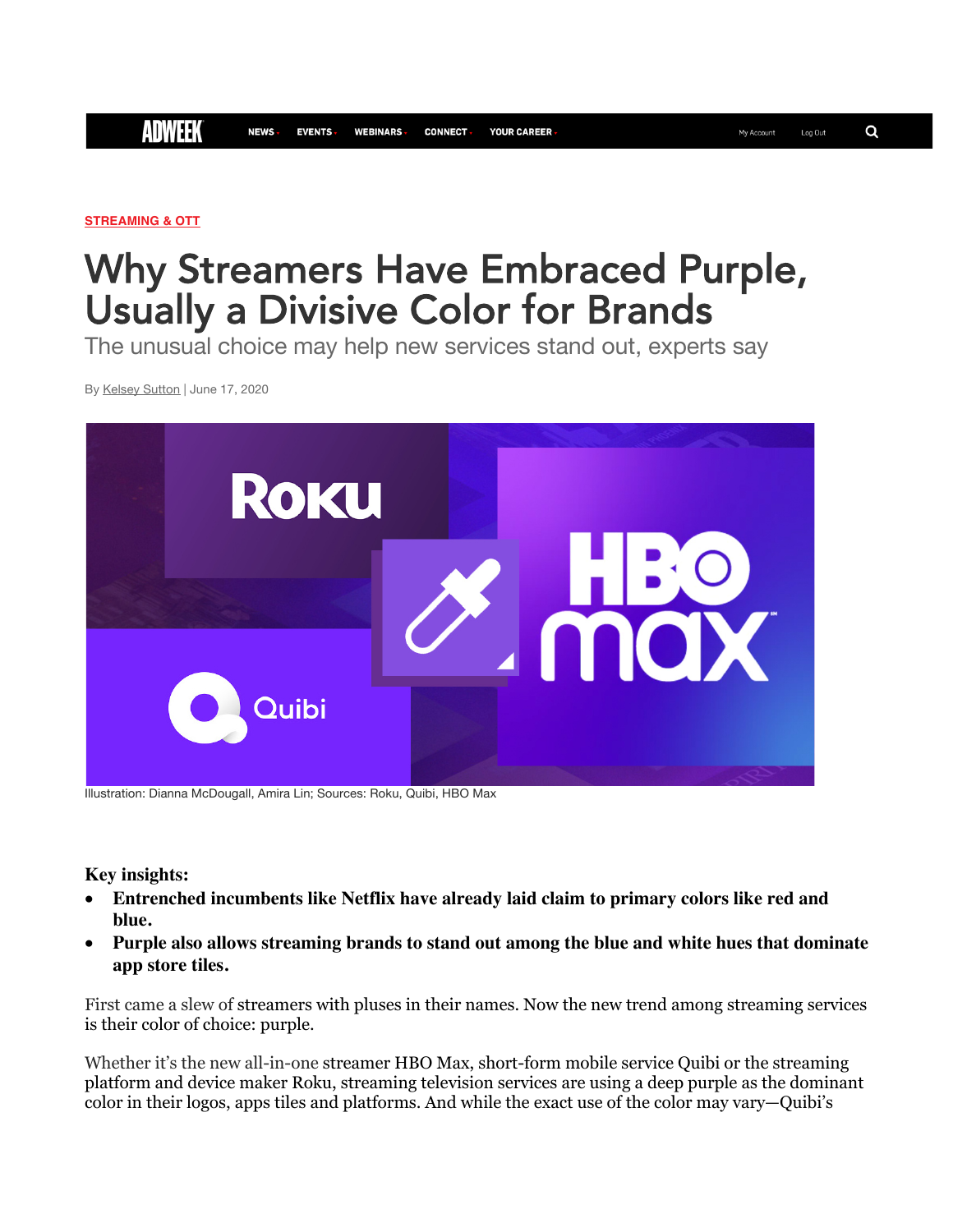logo includes a magenta-tinged purple that faded into a darker purple, while HBO Max features a bright purple gradating to blue—the choice is unmistakable.

"Purple is really having a moment," said Ross Clugston, executive creative director at WPP branding agency Superunion North America. "Purple has long been the most divisive or dividing color when you present it to the client—people either love it or they hate it—but you have seen an emergence of brands that are embracing it because there's a clear space there."

It's a somewhat unusual stroke of luck for the color purple, which has historically been a divisive pick for branding. Purple, unlike its primary counterpart blue, doesn't have a deep or varied history in the tech space save for uses like Yahoo! and job-hunting site Monster; nor does it have the same use rate as red, which has served as the main shade for streamers and platforms like Netflix and YouTube.

## **"When eliminating the colors used by major competitors, purple has become one of only a few logical choices to create differentiation."**

Historically, purple is more associated with food and drink companies—think confectionery brands Cadbury or Milka, and liquor brand Crown Royal, said Clark Goolsby, chief creative officer of Chase Design Group.

*Clark Goolsby, chief creative officer of Chase Design Group*

But purple's relative unpopularity may be a

benefit in the streaming space, where a crowded market means entrenched incumbents have already laid claim to primary colors like red and blue. Netflix and YouTube are demarcated by red, while Disney+, Sling, Amazon Prime Video and CBS All Access feature blue shades. Hulu, meanwhile, has hung its hat on a neon green.

Purple, then, is a way for new streamers to stand out.

"When considering the spectrum of colors, there are those that consumers do not find appealing on their TV screens, such as yellow and orange for contrast issues; pink because it is generally less appealing to men; and brown, which is typically not appealing unless it's related to chocolate or coffee," Goolsby said. "When eliminating the colors used by major competitors, purple has become one of only a few logical choices to create differentiation."

Roku, which first came on the scene in 2002, was the first major streaming brand to select purple, and was the only major streaming company to own the shade until this spring, when Quibi and HBO Max debuted almost back-to-back. (Roku, importantly, is different from those other streamers in that it offers streaming devices and operating services through which consumers can watch over-the-top television, including its own Roku Channel.)

A spokesperson for Roku said that while purple has been the company's color since its inception, Roku now uses Pantone Medium Purple as its shade of choice, which is slightly darker and more plum-like than other streamers.

"Purple may, in fact, have been one of the only colors a brand like Roku could own," Goolsby said. messages for consumers looking for something to watch.

In the streaming media space, purple can carry other meanings that may help convey positive messages for consumers looking for something to watch. "Purple connotes energy in a really pleasing way," said Joe Tradii, a branding and marketing expert and the founder and principal consultant at the firm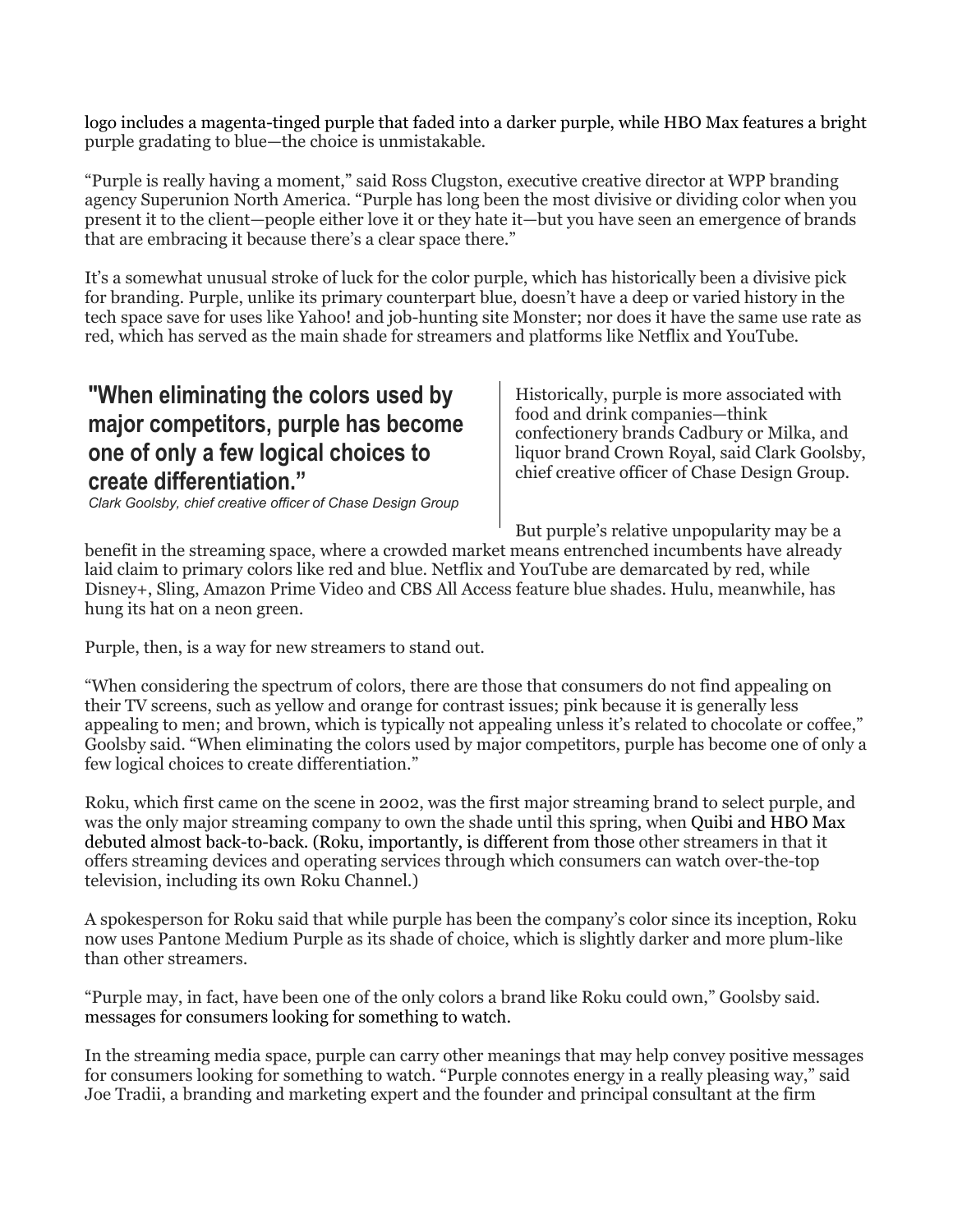SynapseConnects. "Red is typically more energetic and aggressive, and blue is calming. Purple is a combination of the two. That works for streaming because it's a secondary color, a coming-together of these two colors that have strong associations."

Purple can also reflect a friendlier and more appealing tone, Tradii said. That tracks with what HBO Max executives have said: Both WarnerMedia Entertainment chief marketing officer Chris Spadaccini and HBO and HBO Max svp of brand marketing Jason Mulderig have previously told Adweek they aimed to build Max as a friendly, approachable brand compared to HBO, which is branded in blue and black.



*When HBO Max rolled out on May 27, Quibi bought ad space on Apple's app store to ensure the two purple-hued streamers would appear together in searches.* 

In a mobile world, there's another, more practical reason for picking purple: An app tile featuring that color will stand out in a sea of apps that feature bluer hues. "If you look at app buttons on your iPhone or Android, the two most dominant app color chiclet backgrounds are blue and white," Clugston said.

HBO Max and Quibi's similar color choices were most apparent last month when Quibi advertised on Apple's app store on the same day that HBO Max rolled out, to ensure the two streaming apps would be presented together for any users searching for HBO Max.

For both new streaming entrants, their purples are defined by their gradations of color, which range from warmer magenta tones to darker blues. Gradients—regardless of their color—can also send the signal of a depth and breadth of content available on the service, a message that streamers of all stripes are trying to perfect in order to attract subscribers.

"Since a spectrum is the range of all visible color, it makes sense that streaming services would use this graphic device as a metaphor for their broad range of content," Goolsby said. "For these services, gradients immediately ground them in the digital world, and speak to the spectrum of content choices they offer."